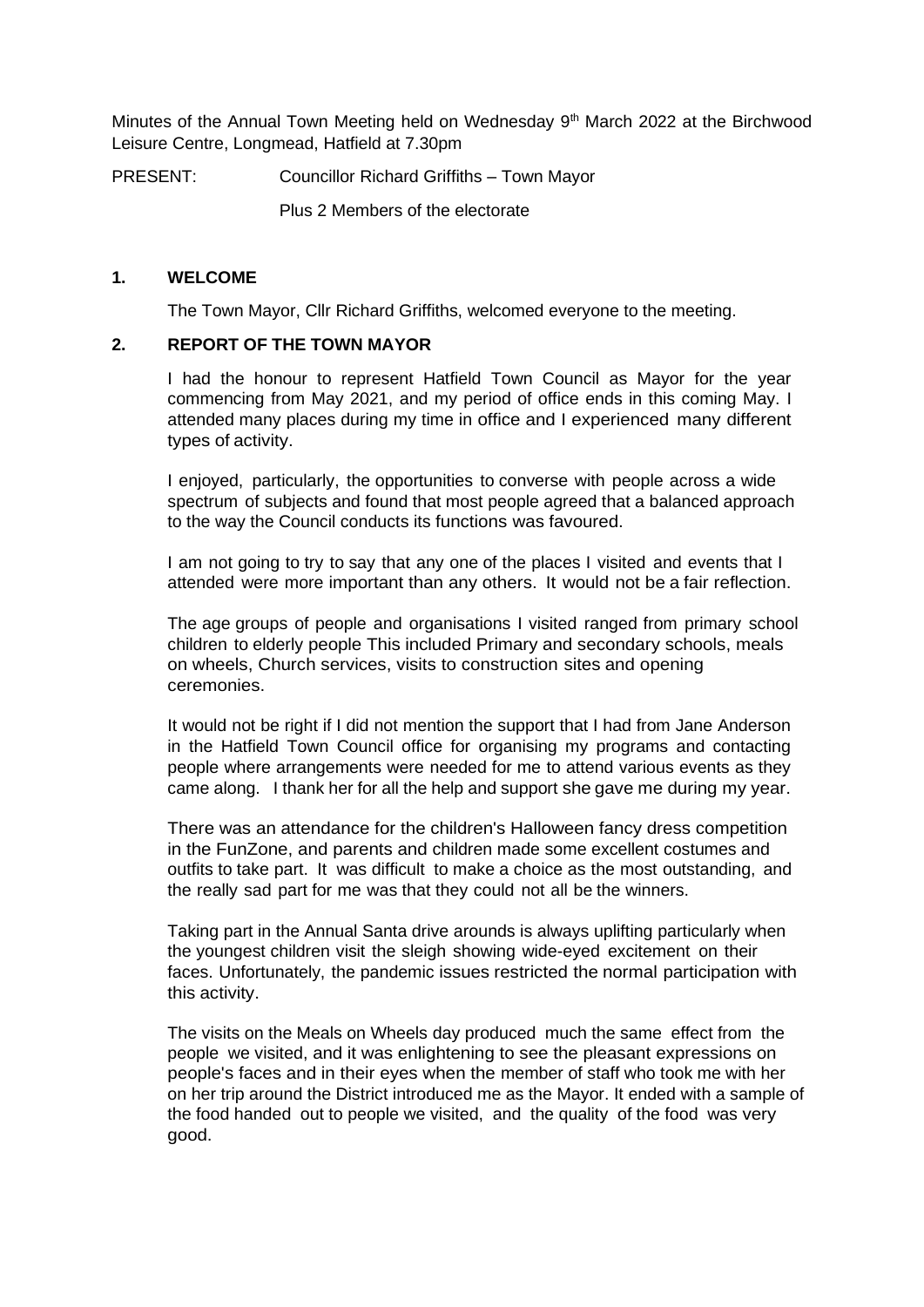There were ceremonial visits which included the Rail Crash Memorial, VJ Day and Armistice Day, plus a visit to St.Albans Cathedral for a ceremony in remembrance of the victims of road accidents in Hertfordshire, Bedfordshire and Cambridgeshire.

I attended the Vice Chancellor's lecture at the University of Hertfordshire as well as the opening ceremony for the construction of a new Science Block, and I accepted an invitation to visit the redevelopment site at Hilltop in Bishops Rise.

More recently, I visited the Hertfordshire Chamber of Commerce and Industry in the refurbished offices which they now occupy in Salisbury Square in Old Hatfield. I learned that many Councilsin Hertfordshire are members and that Hatfield Town Council was at one time, but not anymore. Surely, the Town Council ought to have connections with the Chamber on a formal basis particularly since we both operate from bases in Hatfield.

Similarly, I attended the North Mymms Parish Council Civic Service in St Mary's Church. I am surprised that there is not even some sort of informal coming together of our two Councils from time to time, and perhaps this needs to be addressed also.

Many people are appalled at the amount of crime that takes place, generally, and knife crime is an issue that is prevalent in many places. Hatfield Town Council has excellent well-being facilities, and if we could assist by offering our facilities to help with providing opportunities to prevent would be individuals from taking part in knife crime, it would be good for the Town Council.

At this point in time I have two more confirmed visits one is at the end of March when I will be attending the Welwyn Hatfield Borough Council Mayor's annual charity dinner and in the middleof April I will be attending a luncheon arranged by the Isabel Hospice.

I wish the best of fortune to the person who takes over from me, I hope they have as an enjoyable time as I have.

# **3. REPORT OF THE LEADER OF THE COUNCIL – CLLR CARON JUGGINS**

The last two years have probably been the most difficult time that Hatfield Town Council has ever gone through. We have lost a lot of income, had to eat into our reserves and unfortunately make staff redundancies. I am proud of how we all have rallied round and managed to keep Hatfield Town Council a going concern.

We have a lot to look forward to this year, we have a public consultation regarding the ongoing football and sports development at Birchwood which I hope will move this project forward.

I wish to thank our outgoing Town Clerk Carrie Lloyd who gave 14 years of dedicated & loyal service to Hatfield Town Council under some difficult conditions at times. I wish her well in her new role and also look forward to welcoming our new Town Clerk Jonah Anthony on 19<sup>th</sup> April.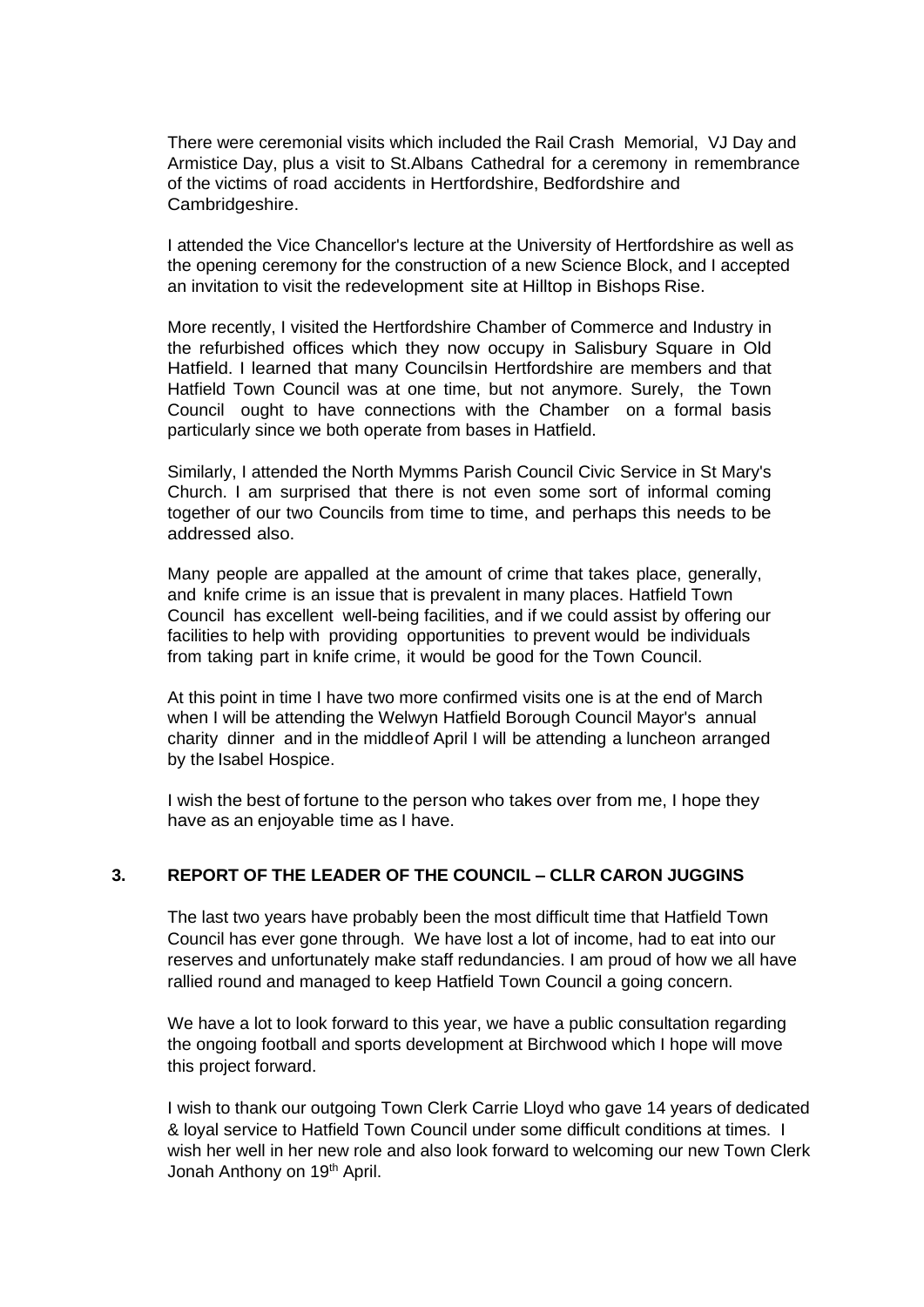### **4. REPORT OF THE LEADER OF THE PLANNING COMMITTEE – CLLR JACKIE BRENNAN**

I have been on the planning committee for nearly 4 years and have been chair since May 2021. During that time we have had numerous meetings. Before May 21 we had many of the meetings via Zoom and shared screens and lived by emails. In May the rules changed and we went back to in person meetings. This coincided with a growth in applications for home offices and the building of flats. During the year these two themes have continued.

As a council we have commented regularly on the need for new family homes, three or four bedroomed properties and gardens. Converting family houses into HMO properties and splitting houses into flats have also been on the planning list and relevant comments and objections made.

The final and most widespread issue linked to planning applications of all sizes has been the amount of parking provided. As a council, we understand the green issues about encouraging people to walk, cycle, catch a bus or train. However the integrated infrastructure for safe cycling and east west connectivity is not present, so residents will use their cars and will need to park somewhere.

A member of the planning committee attended the Borough Development Management Committee meetings when relevant to explain our major objections. It is important the Hatfield town voice is heard and comments taken into account (we hope) when decisions are made.

Two members of the planning committee attended the Public Enquiry about the Ellenbrook Quarry and many Hatfield voices were heard by the inspector who turned down the appeal. Round 2(or is it 3?) of the battle to save Ellenbrook Fields is still to come.

Although our role is to consider and comment only I feel it is vital that we contribute to the planning decisions for Hatfield in the borough so that our distinctive identity and history can be protected.

### **5. REPORT OF THE SPORT & LEISURE COMMITTEE CHAIRMAN – CLLR JOHN PERCIVAL**

As I suspect you can imagine – as a sports and leisure provider Hatfield Town Council has had a very challenging couple of years.

We've had to shut venues and services, re-open them and keep up to date with seemingly ever-changing rules on how we are permitted to operate.

I am proud of how Town Council staff have responded to this challenge, and I would like to thank all those who have kept us going throughout COVID.

Jane & Denise - who run Funzone which I had the pleasure to attend last summer with my children at one of their friends' birthday party – and they both had an amazing time. Sophie – for taking our bookings Donna – for running our pitches and bars Sarah - in the front office & café Pav who runs our Health & wellbeing and pilates services here at Birchwood Kaylem – for bars and front office And Jodie our finance